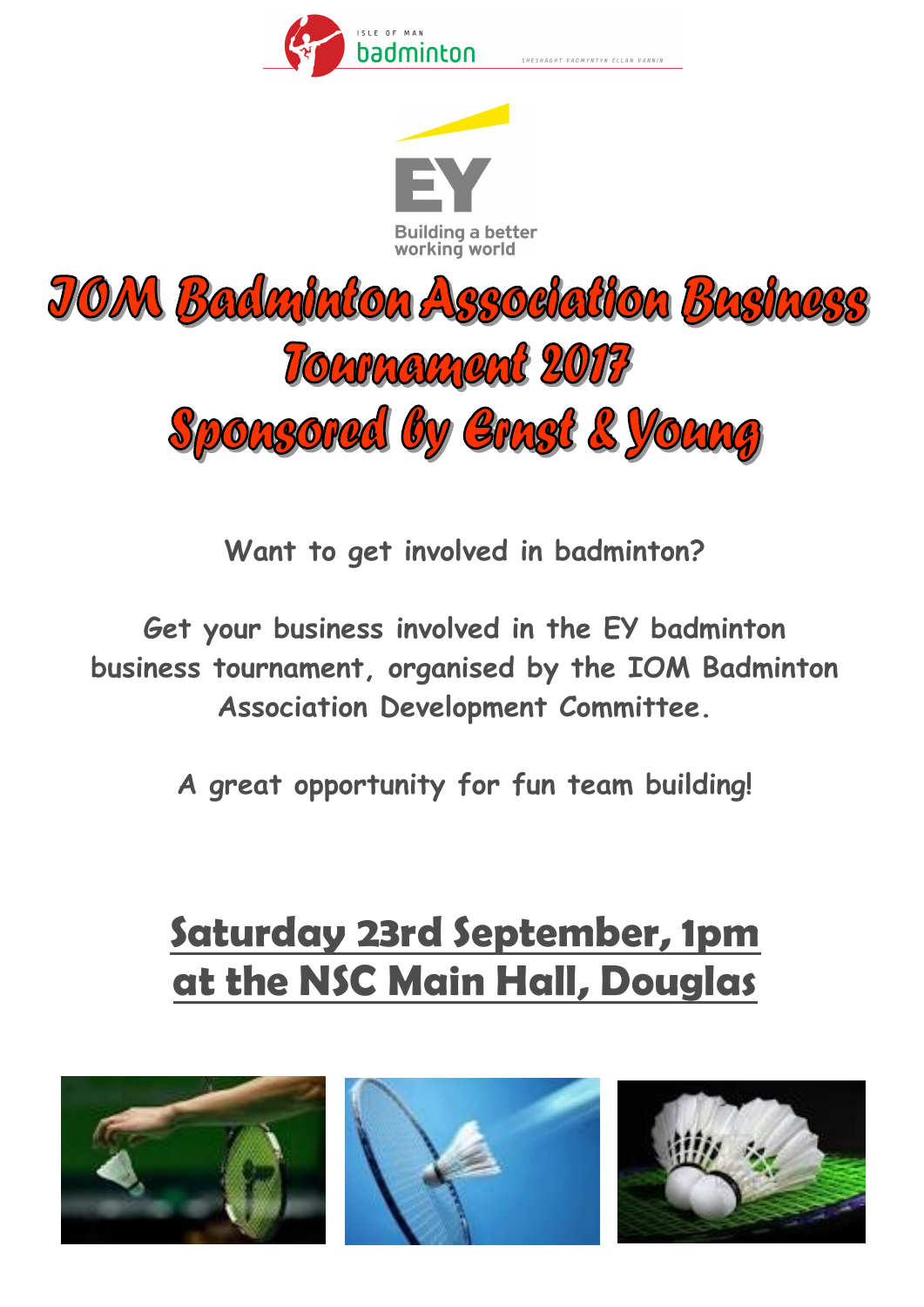

 Players selected for your Badminton Business Team must fulfil the following criteria:

- Must be at least 16 years of age
- Must be employed by your business or have a direct connection with the business
- If your team includes a current badminton player only 1 registered badminton league player per team
- Businesses will have the opportunity to enter players into the following competitions:

**Female Doubles x 1 (3 - 4 players) Male Doubles x 1 (3 - 4 players) Mixed Doubles x 2 (4 players)**

- A team must consist of a **minimum of 6** players (3 males & 3 females) and **maximum of 8** players (4 males & 4 females) in total per team entered.
- If your business has enough players you may enter more than 1 team.
- If you are struggling to find enough players contact Kerry and we can look to integrate you with another team/players, entry fee £10pp.

**To ensure that the Tournament runs as smoothly as possible, please ensure that you observe the following points:**

## **Teams Must...**

- Have a Team Co-ordinator with them who will be responsible for all players in the team for the duration of the event.
- Ensure teams are on the correct court at the right time.

## **Please note:**

- Umpires will be sourced by the IOM Badminton Association.
- There will be a first aid box available at the NSC.
- A photographer will be on site during the tournament taking photographs which may be used for publicity purposes.



- The cost per team is **£50**
- All cheques are payable to 'Isle of Man Badminton Association'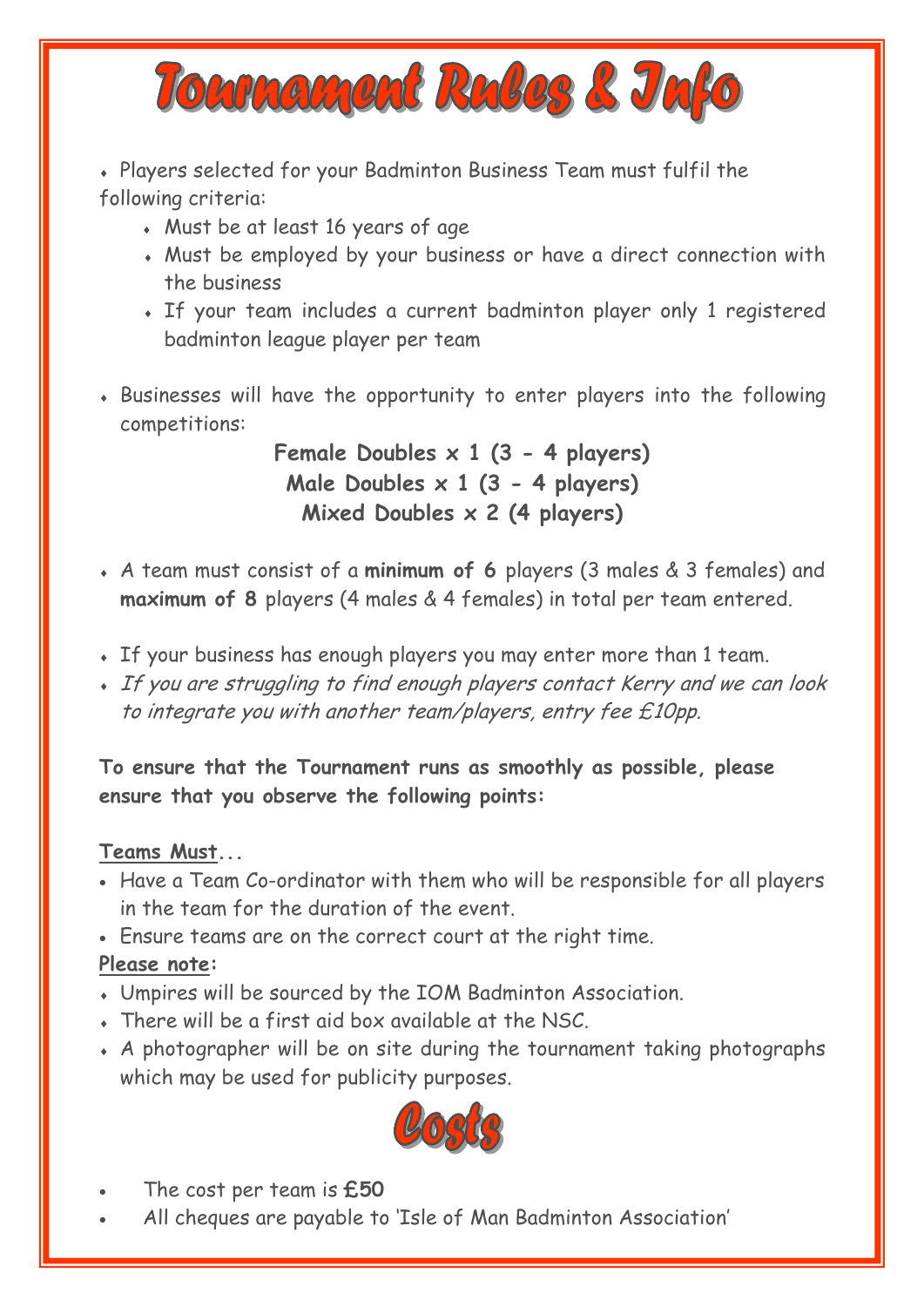

- Each match consists of one game to 15 points
- You can score a point on every serve.
- A team **DOES NOT** have to win by 2 clear points, the first player/team to score 15 points wins
- Every point won in a match will be added to the Teams cumulative total. So remember....Every Point Counts!



- There is only one serve in doubles. At the beginning of the game and when the server's score is **EVEN**, the server serves from the **RIGHT** court.
- When the server's score is **ODD**, the server serves from the **LEFT** court.
- If the serving side wins a rally, the serving side scores a point and the same server serves again from the alternate service court.
- If the receiving side wins a rally, the receiving side scores a point. The receiving side becomes the new serving side.
- The players **DO NOT** change their respective service courts until they win a point when their side is serving.

**Depending on the number of teams entered we will look to offer a 'round robin' or 'pools' format to ensure each team has the opportunity to play as many matches as possible.**



There will be an overall prize for the team with the most number of points added up from each match played.